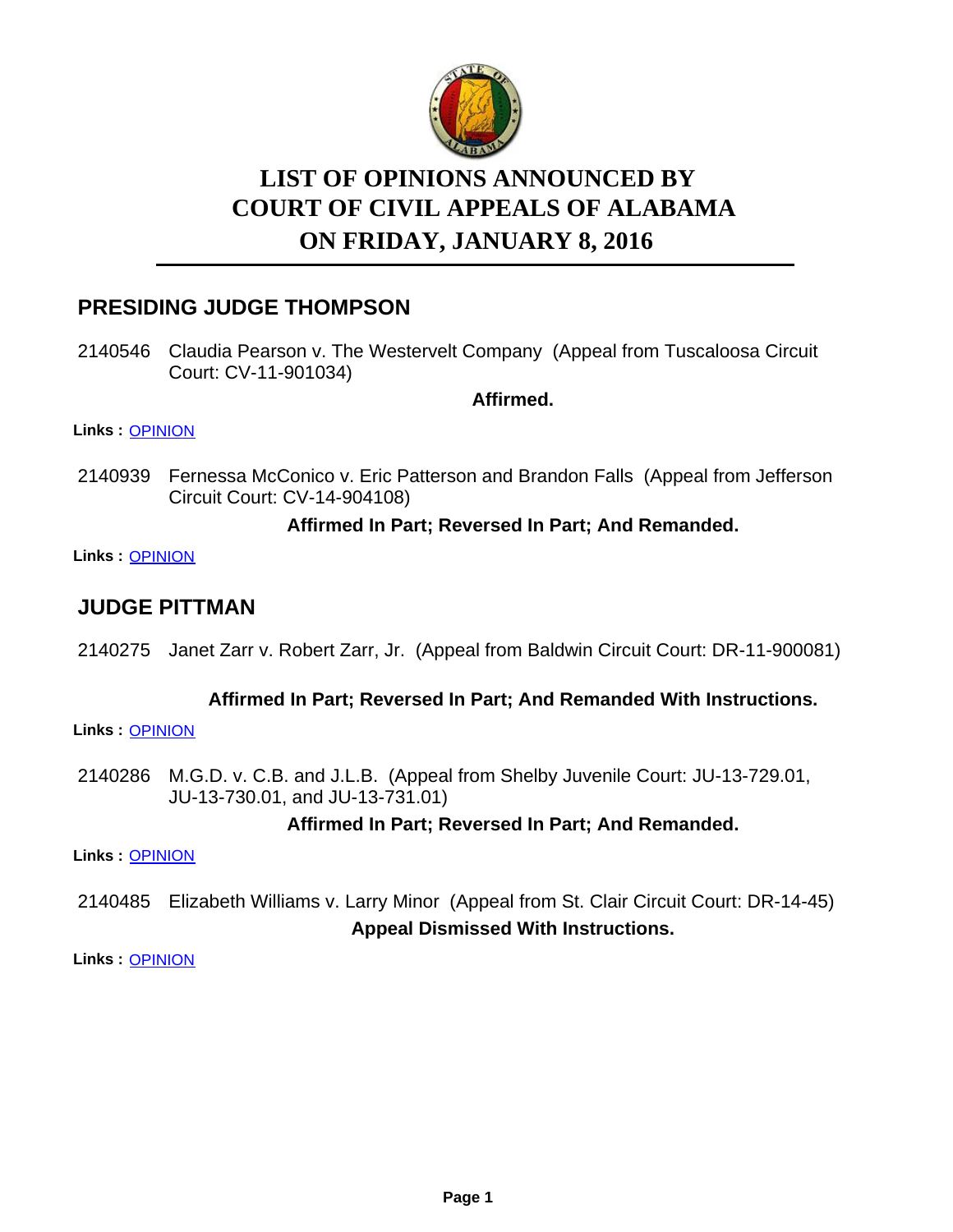# **JUDGE THOMAS**

2120350 John Lambert v. Escambia County Board of Education

#### **Reversed And Remanded With Instructions On Remand From The Alabama Supreme Court.**

**Links :** [OPINION](https://acis.alabama.gov/displaydocs.cfm?no=708965&event=4JC0MFVBM)

2140903 Michael Smith v. City of Mobile (Appeal from Mobile Circuit Court: CV-14-268)

**Affirmed.**

**Links :** [OPINION](https://acis.alabama.gov/displaydocs.cfm?no=708980&event=4JC0MFYMS)

### **JUDGE MOORE**

2140563 Kenneth J. McGowin v. Pamela D. McGowin (Appeal from Covington Circuit Court: DR-14-900128)

#### **Affirmed In Part; Reversed In Part; And Remanded.**

**Links :** [OPINION](https://acis.alabama.gov/displaydocs.cfm?no=708971&event=4JC0MFXCU)

Elizabeth Ellen Willey v. Allen Edward Willey (Appeal from Jefferson Circuit Court: DR-75-195536.01) 2140670

#### **Affirmed In Part; Reversed In Part; And Remanded With Instructions.**

**Links :** [OPINION](https://acis.alabama.gov/displaydocs.cfm?no=708973&event=4JC0MFXN8)

2140682 B.L.F. v. M.D.M. (Appeal from Montgomery Circuit Court: DR-09-807.02)

#### **Affirmed.**

**Links :** [OPINION](https://acis.alabama.gov/displaydocs.cfm?no=708974&event=4JC0MFXS0)

2140758 M. J. M. v. R. M. B. and C. P. (Appeal from Baldwin Circuit Court: DR-15-900203)

#### **Appeal -- Affirmed. Cross-Appeal -- Affirmed.**

**Links :** [OPINION](https://acis.alabama.gov/displaydocs.cfm?no=708975&event=4JC0MFXX6)

Mohamad Namati v. Edie Gray Lowhorn (Appeal from Marshall Circuit Court: DR-99-200296.03) 2140821

#### **Affirmed In Part; Reversed In Part; And Remanded With Instructions.**

**Links :** [OPINION](https://acis.alabama.gov/displaydocs.cfm?no=708977&event=4JC0MFY7L)

2140875 Caroline Turner v. Dee Johnson Properties, Deondra Johnson, and Ashley Johnson (Appeal from Montgomery Circuit Court: CV-15-187)

#### **Reversed And Remanded.**

**Links :** [OPINION](https://acis.alabama.gov/displaydocs.cfm?no=708978&event=4JC0MFYCD)